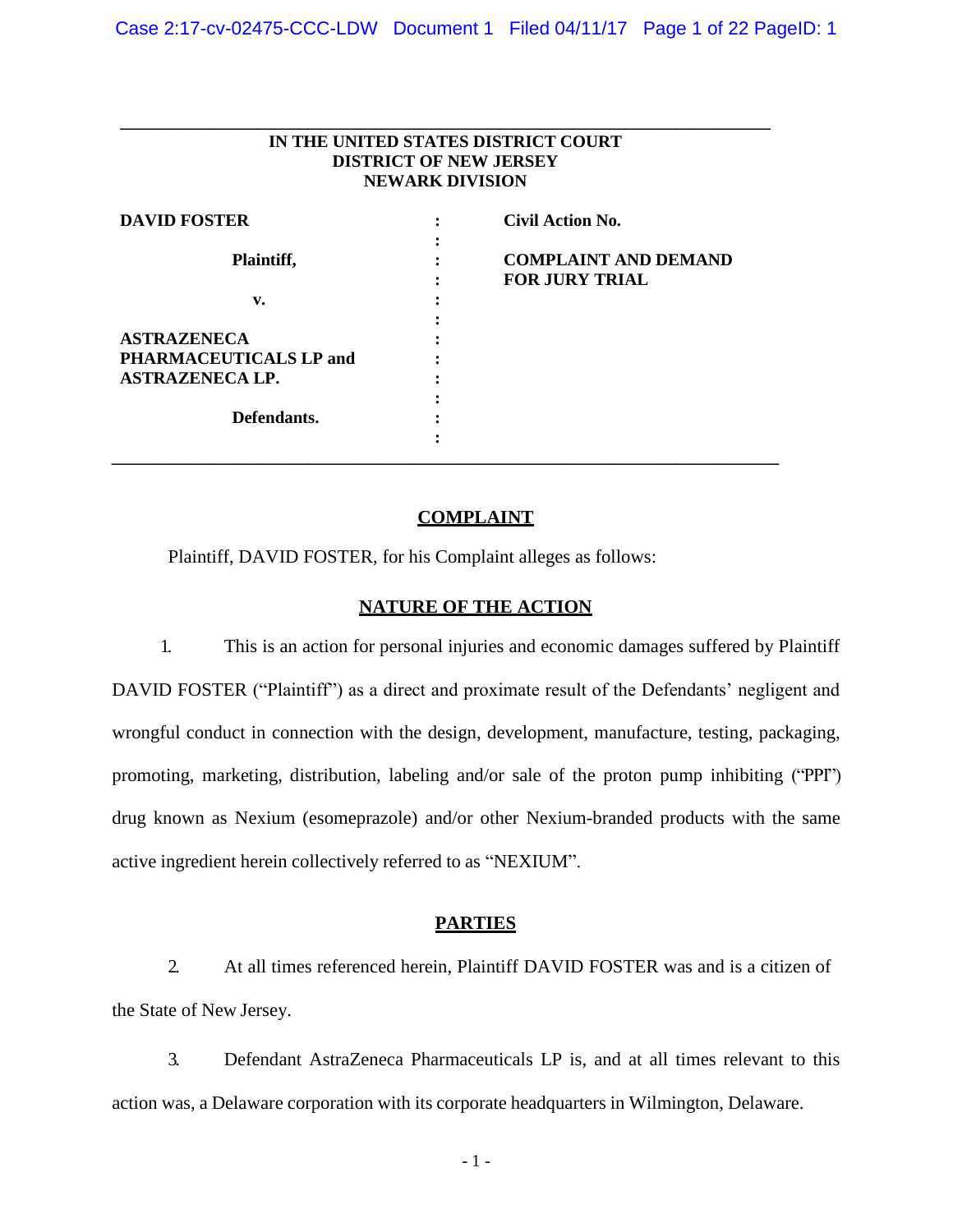## Case 2:17-cv-02475-CCC-LDW Document 1 Filed 04/11/17 Page 2 of 22 PageID: 2

4. At all times relevant hereto, Defendant AstraZeneca Pharmaceuticals LP was engaged in the business of designing, developing, manufacturing, testing, packaging, promoting, marketing, distributing, labeling, and/or selling NEXIUM products.

5. Upon information and belief, at all relevant times, Defendant AstraZeneca Pharmaceuticals LP was present and doing business in Plaintiff's state of residency.

6. At all relevant times, Defendant AstraZeneca Pharmaceuticals LP transacted, solicited, and conducted business in Plaintiff's state of residency and derived substantial revenue from such business.

7. At all times relevant hereto, Defendant AstraZeneca Pharmaceuticals LP expected or should have expected that its acts would have consequences within the United States of America, and Plaintiff's state of residency in particular.

8. Defendant AstraZeneca Pharmaceuticals LP is the holder of approved New Drug Application ("NDA") for the NEXIUM Delayed-Release Granule (2.5 mg and 10.0 mg), with NDA #021153, approved on 2/20/2001.

9. At all times relevant hereto, Defendant AstraZeneca LP was engaged in the business of designing, developing, manufacturing, testing, packaging, promoting, marketing, distributing, labeling, and/or selling NEXIUM products.

10. Defendant AstraZeneca LP is, and at all times relevant to this action was, a Delaware corporation with its corporate headquarters in Wilmington, Delaware.

11. Upon information and belief, at all relevant times, Defendant AstraZeneca LP was present and doing business in Plaintiff's state of residency.

- 2 -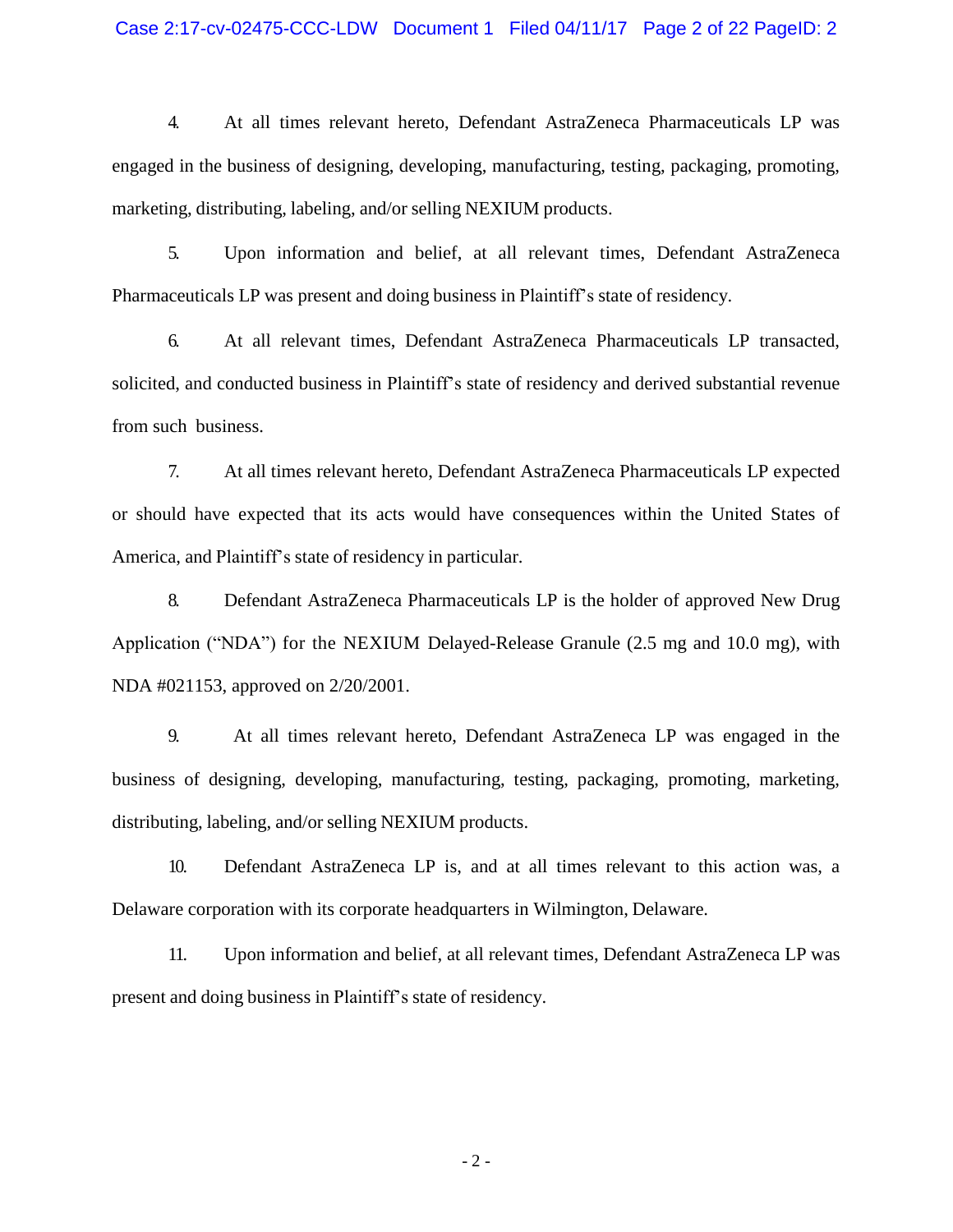12. At all relevant times, Defendant AstraZeneca LP transacted, solicited, and conducted business in Plaintiff's state of residency and derived substantial revenue from such business.

13. At all times relevant hereto, Defendant AstraZeneca LP expected or should have expected that its acts would have consequences within the United States of America, and Plaintiff's state of residency inparticular.

14. Defendants AstraZeneca LP and AstraZeneca Pharmaceuticals LP shall herein be collectively referred to as"AstraZeneca."

15. On information and belief, at all relevant times, each of the Defendants and their directors and officers acted within the scope of their authority of each other Defendant and on behalf of each other Defendant. During the relevant times, Defendants possessed a unity of interest between themselves and exercised control over their respective subsidiaries and affiliates.

16. Moreover, each Defendant was the agent and employee of each other Defendant, and in doing the things alleged was acting within the course and scope of such agency and employment and with each other Defendant's actual and implied permission, consent, authorization, and approval. As such, each Defendant is individually, as well as jointly and severally, liable to Plaintiff for Plaintiff's injuries, losses and damages.

### **JURISDICTION AND VENUE**

17. This Court has subject matter jurisdiction pursuant to 28 U.S.C. §1332(a)(1) because this case is a civil action where the matter in controversy exceeds the sum or value of \$75,000, exclusive of interest and costs, and is between citizens of different States.

- 3 -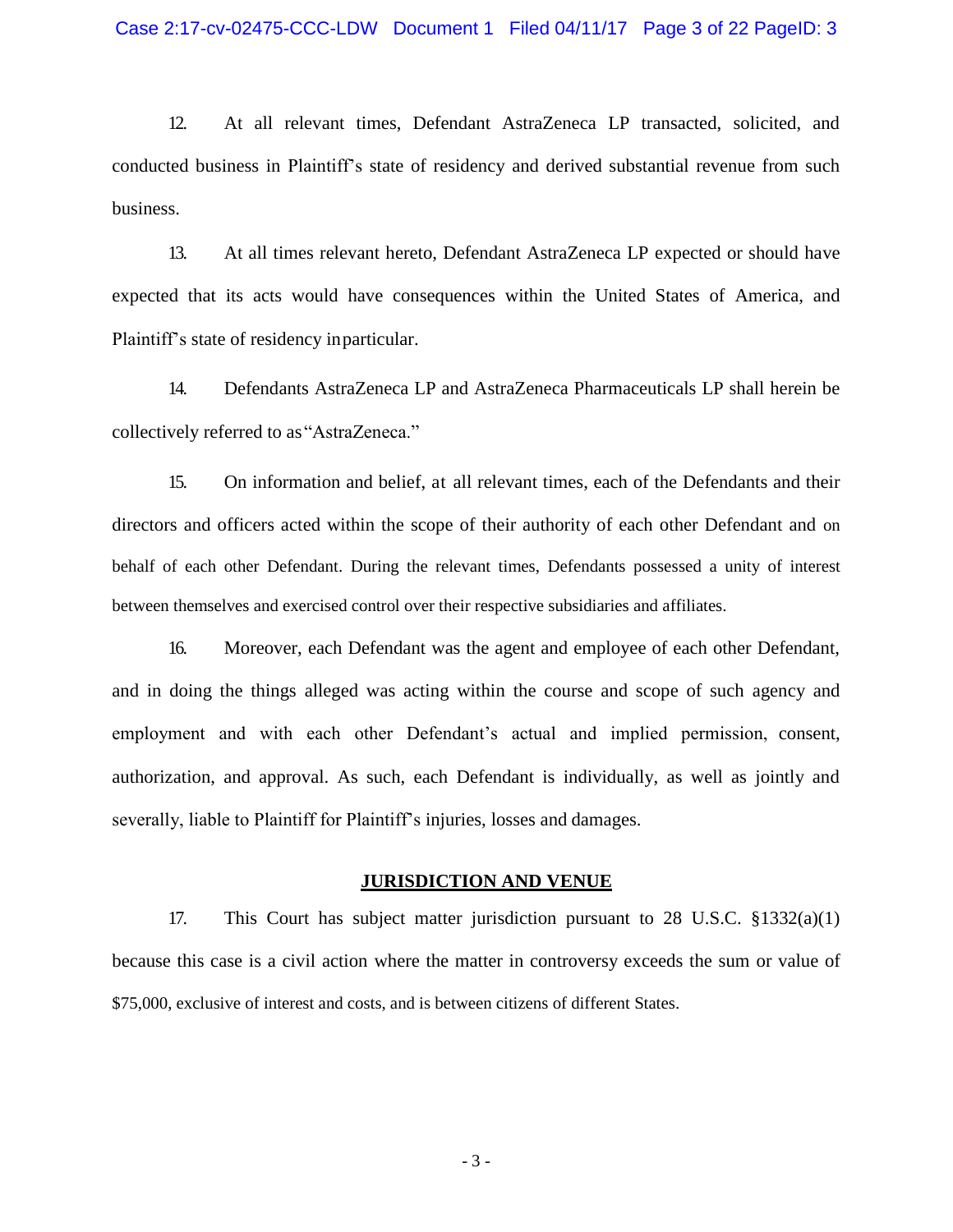#### Case 2:17-cv-02475-CCC-LDW Document 1 Filed 04/11/17 Page 4 of 22 PageID: 4

18. Venue is properly set in this District pursuant to 28 U.S.C. §1391(b) since Defendants transact business within this judicial district. Likewise, a substantial part of the events giving rise to the claim occurred within this judicial district.

19. Consistent with the Due Process Clause of the Fifth and Fourteenth Amendments, the Court has personal jurisdiction over Defendants, because Defendants are present in the Plaintiff's state of residency, such that requiring an appearance does not offend traditional notions of fair play and substantial justice. Further, Defendants have maintained registered agents in Plaintiff's state ofresidency.

20. This court has personal jurisdiction over Defendants pursuant to and consistent with the Constitutional requirements of Due Process in that Defendants, acting through their agents or apparent agents, committed one or more of thefollowing:

- a. The transaction of any business within thestate;
- b. The making of any contract within thestate;
- c. The commission of a tortious act within this state;and
- d. The ownership, use, or possession of any real estate situated within this state.

21. Requiring Defendants to litigate these claims in Plaintiff's home state does not offend traditional notions of fair play and substantial justice and is permitted by the United States Constitution. All of Plaintiff's claims arise in part from conduct Defendants purposefully directed to Plaintiff's home state. On information and belief, Defendants' NEXIUM products are sold at hundreds of local and national pharmacies, including, but not limited to Walmart, Target, CVS, and Walgreens throughout Plaintiff's home state.

22. On information and belief, Defendants avail themselves of numerous advertising and promotional materials regarding their defective NEXIUM products specifically intended to

- 4 -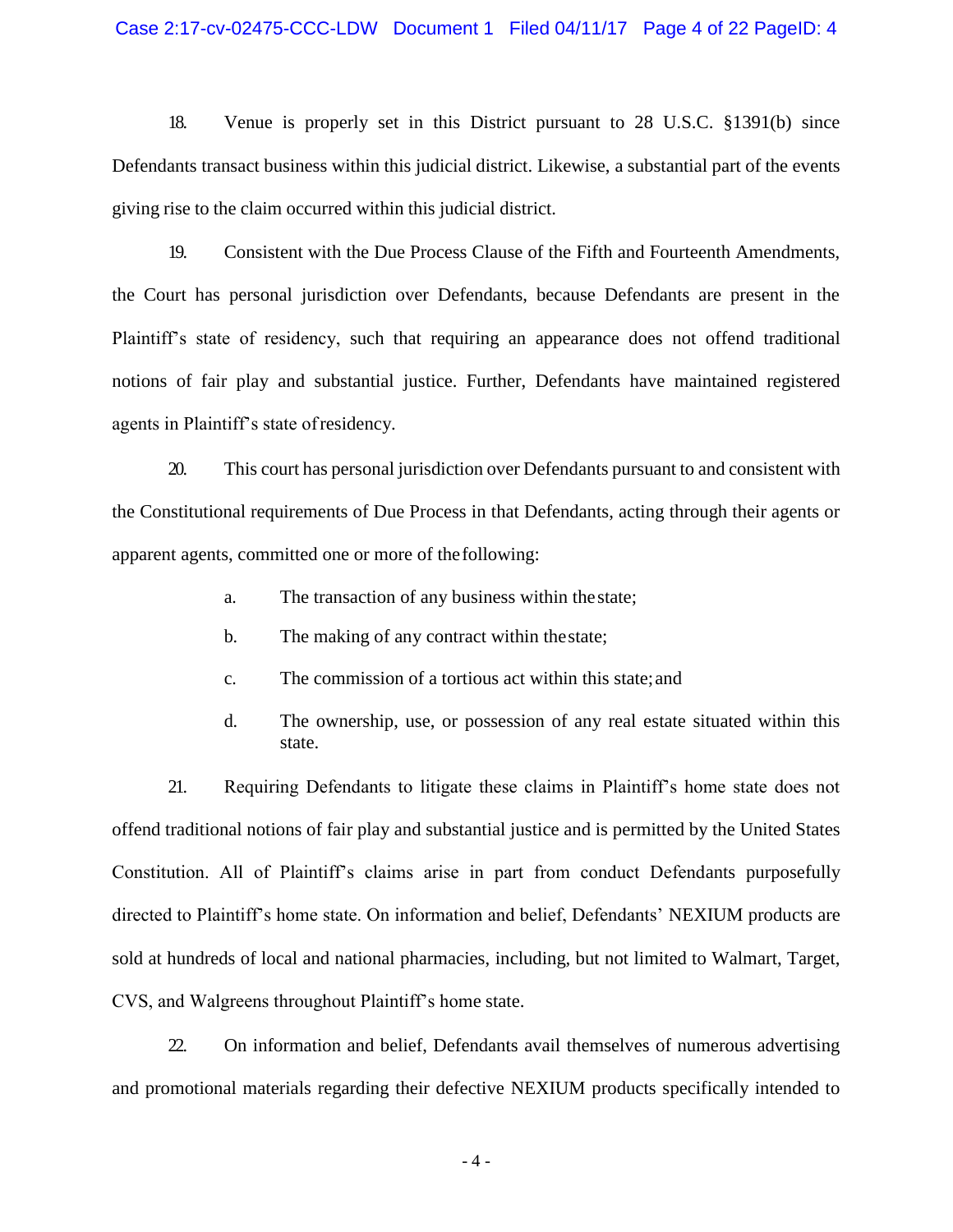#### Case 2:17-cv-02475-CCC-LDW Document 1 Filed 04/11/17 Page 5 of 22 PageID: 5

reach consumers in Plaintiff's home state, including but not limited to advertisements on local television programs, advertisements on local radio broadcasts, advertisements on billboards in Plaintiff's home state and advertisements in print publications delivered to consumers in Plaintiff's home state.

23. Plaintiff's claims arise out of Defendants' design, marketing and sale of NEXIUM products in Plaintiff's home state.

24. Defendants regularly conduct or solicit business and derive substantial revenue from goods used or consumed in, inter alia, Plaintiff's home state.

25. Upon information and belief, at all relevant times, Defendants were present and doing business in Plaintiff's home state.

26. At all relevant times, Defendants transacted, solicited, and conducted business in Plaintiff's home state and derived substantial revenue from such business.

27. At all times relevant hereto, Defendants expected or should have expected that its acts would have consequences within the United States of America, and the Plaintiff's home state inparticular.

28. At all relevant times, Defendants placed NEXIUM products ingested by Plaintiff into the stream of interstate commerce.

29. Defendants named herein are conclusively presumed to have been doing business in this state and are subject to Plaintiff's home-state long armjurisdiction.

30. At all relevant times, Defendants expected or should have expected that their acts and omissions would have consequences within the United States and Plaintiff'shome-state.

31. Plaintiff's damages in this matter accrued in Plaintiff'shome-state.

- 5 -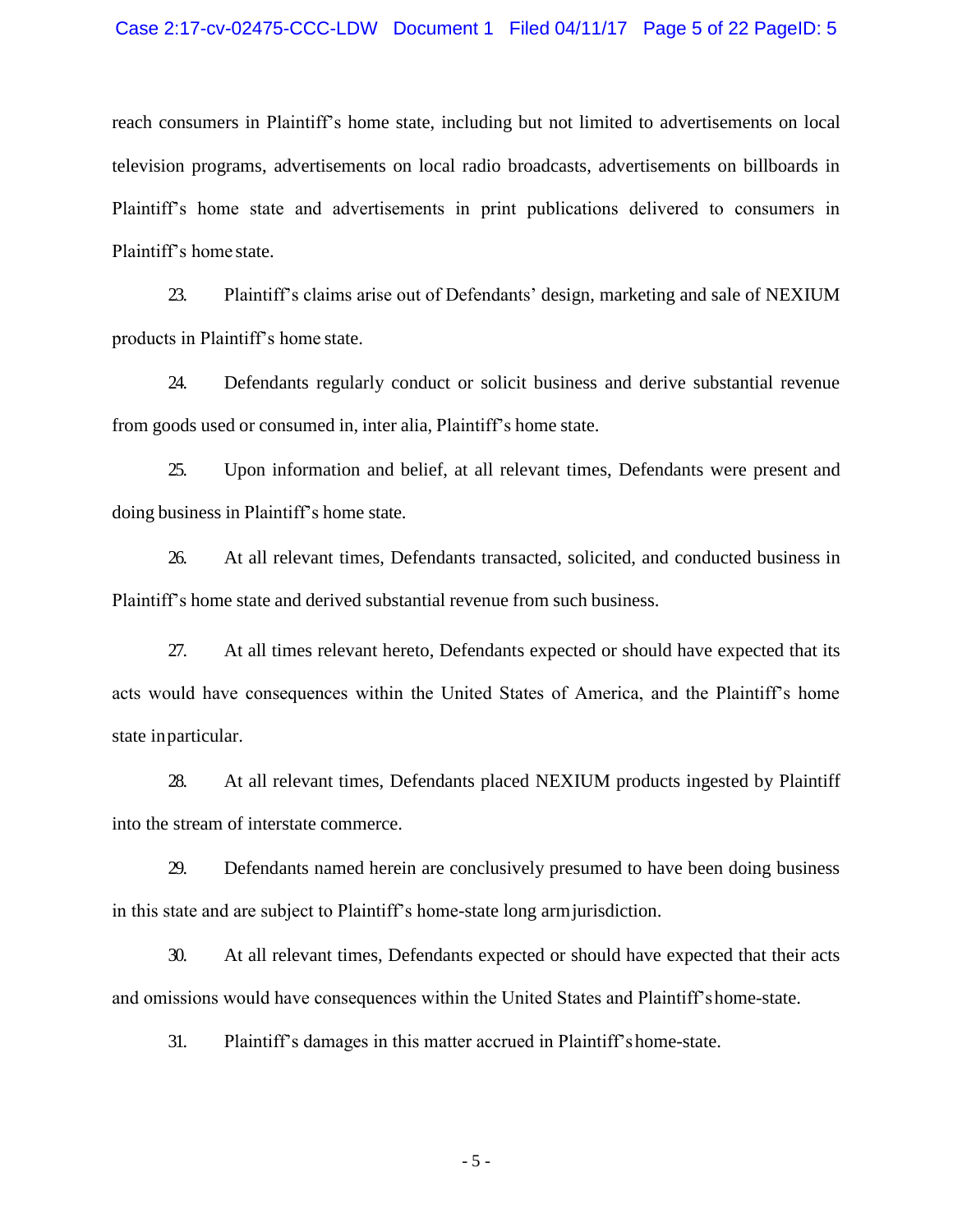# **FACTUAL BACKGROUND**

## **Proton Pump Inhibitors Generally**

32. Proton pump inhibitors ("PPI") are one of the most commonly prescribed medications in the United States to treat conditions such as:

- a. Gastroesophageal reflux disease (GERD)
- b. Dyspepsia
- c. Acid peptic disease
- d. Zollinger-Ellison syndrome
- e. Acid reflux, and
- f. Peptic or stomach ulcers.

33. In 2013, more than 15 million Americans used PPIs, costing more than \$10 billion. Of these prescriptions, however, it has been estimated that between 25% and 70% of them have no appropriate indication.

34. AstraZeneca sold NEXIUM with National Drug Code (NDC) numbers 00186- 4010, 4020, 4025, 4040, 4050, 5020, 5022, 5040, and 5042.

35. NEXIUM (omeprazole) is a PPI that works by inhibiting the secretion of stomach acid. It shuts down acid production of the active acid pumps in the stomach, reducing hydrochloric acid in the stomach. The drug binds with the proton pump which inhibits the ability of the gastric parietal cell to secrete gastric acid.

## **Dangers Associated with PPIs**

36. Even if used as directed, Defendants failed to adequately warn against the negative effects and risks associated with this product including, but not necessarily limited to, long term usage and the cumulative effects of long term usage.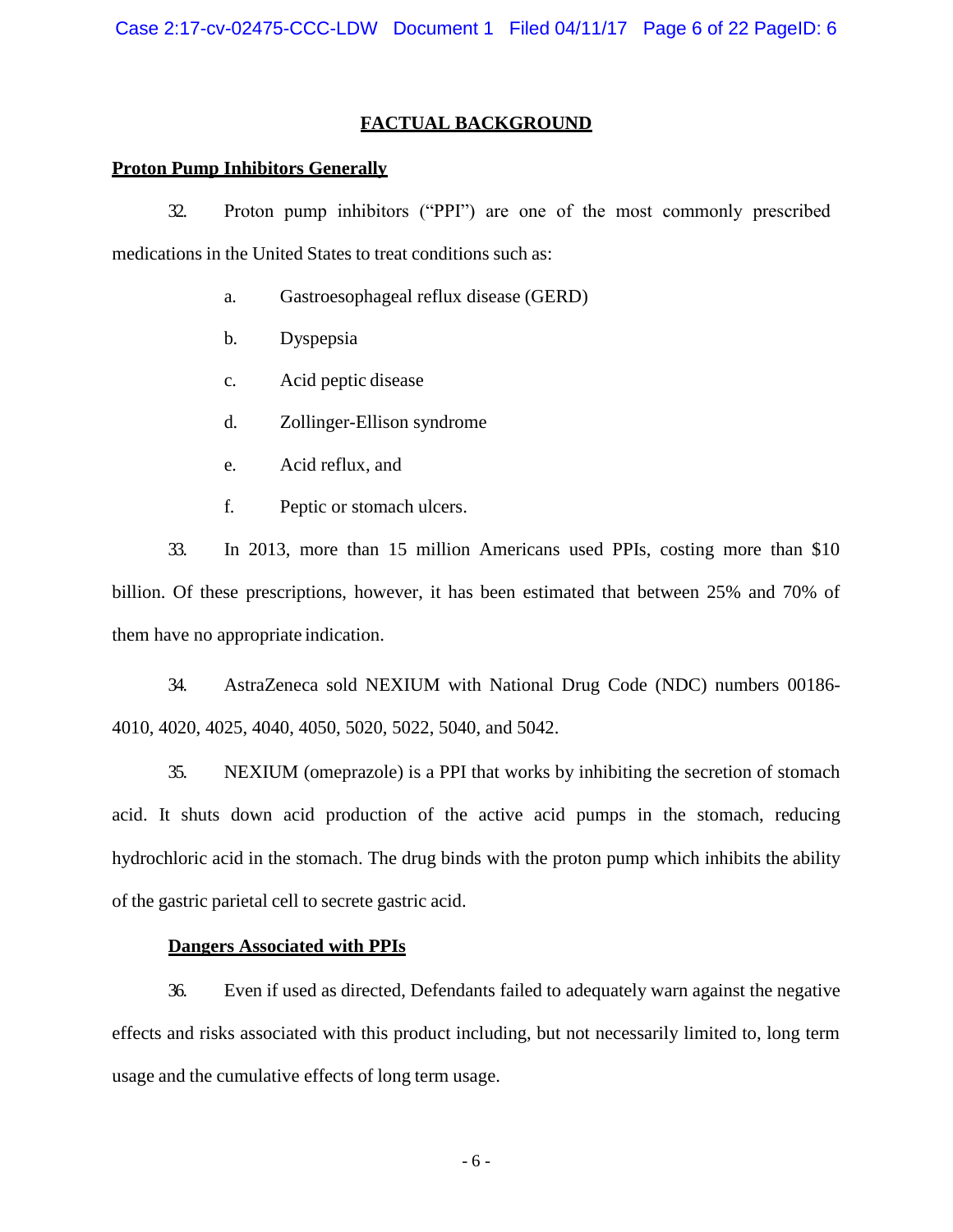37. During the period in which NEXIUM has been sold in the United States, hundreds of reports of injury have been submitted to the FDA in association with ingestion of NEXIUM and other PPIs. Defendants have had notice of serious adverse health outcomes through case reports, clinical studies and post-market surveillance. Specifically, Defendants have received numerous case reports of several types of kidney and related injuries in patients who ingested NEXIUM, including:

- a. Acute Interstitial Nephritis (AIN),
- b. Chronic Kidney Disease (CKD),
- c. Renal/Kidney Failure,
- d. Acute Kidney Injury (AKI), and
- e. Clostridium difficile.

38. These reports of numerous injuries put Defendants on notice as to the excessive risks of injuries related to the use of NEXIUM. However, Defendants took no action to inform Plaintiff or Plaintiff's physicians of these risks. Instead, Defendants continued to represent that NEXIUM did not pose any risks of kidney injuries.

## *Acute Interstitial Nephritis (AIN) Dangers Associated with PPIs*

39. Acute Interstitial Nephritis (AIN) is the Inflammation of the Tubes and Tissues of the Kidneys. The most common symptoms are fatigue, nausea and weakness. AIN-related symptoms can begin as early as one week following PPI ingestion.

40. The risk of AIN among PPI users was first raised in 1992. Five years later, an additional study raised concerns. By 2011, the World Health organization adverse drug reaction report included nearly 500 cases of AIN as of July 2011.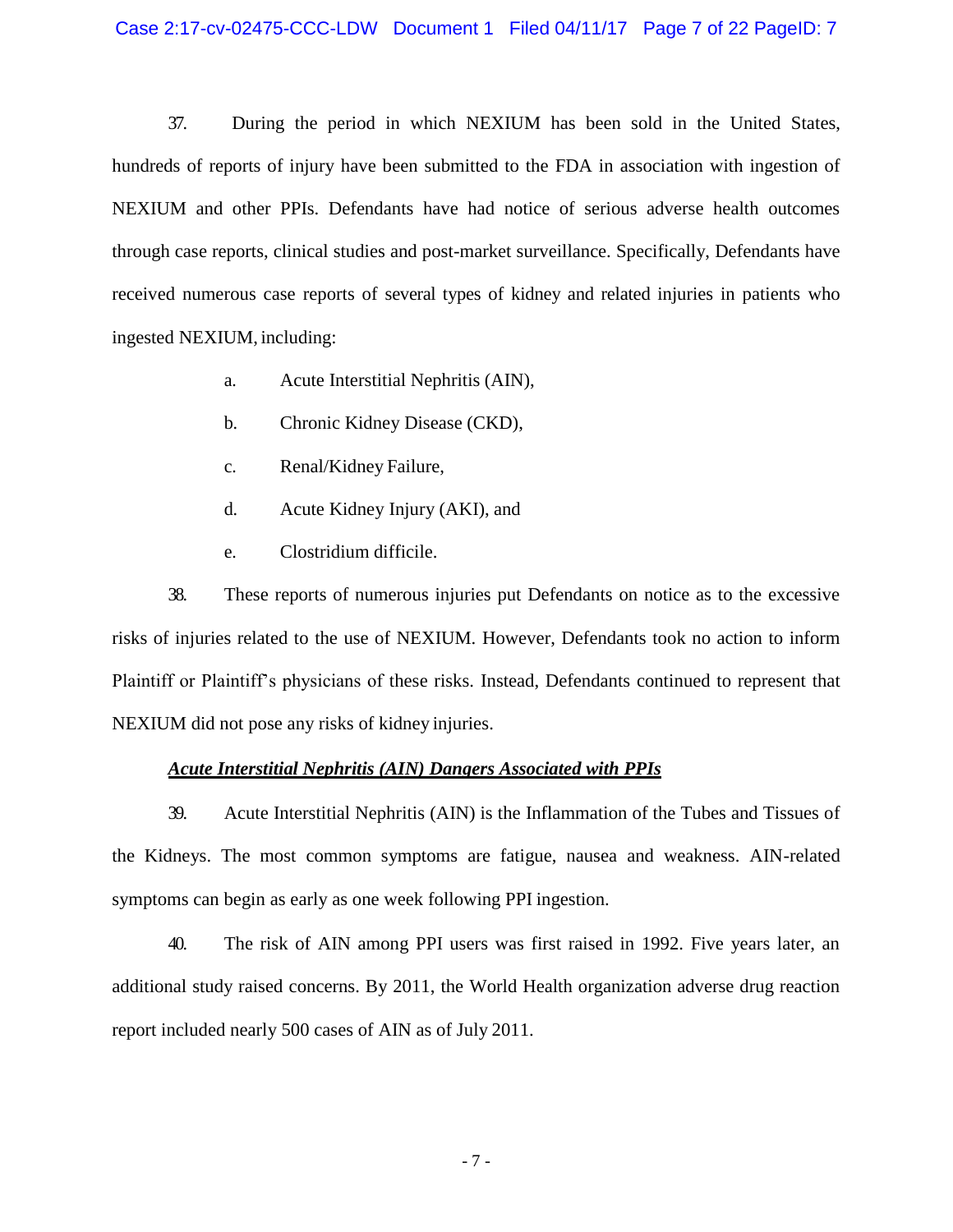41. Between 2004 and 2007 at least three additional studies confirmed AIN related to PPI usage. More recent studies indicate that those using PPIs such as NEXIUM are at a three times greater risk than the general population to suffer AIN.

42. On or about October 30, 2014, the FDA notified Defendants that the FDA determined that PPIs (and all forms for NEXIUM, specifically) pose additional risks not previously disclosed.

43. On December 19, 2014, the labeling for PPIs was updated to include a warning about AIN. The new label added a (never-before-included) section about AIN that read, in the relevant part, that AIN "may occur at any point during PPI therapy."

44. Among others, the following medical studies support the fact that there is an association between PPIs, including NEXIUM, and AIN:

- a. Ruffenach, Stephen J., Mark S. Siskind, and Yeong-Hau H. Lien, *Acute interstitial nephritis due to omeprazole*. The American journal of medicine 93, no. 4 (1992): 472-473.
- b. Badov, David, Greg Perry, John Lambert, and John Dowling, *Acute interstitial nephritis secondary to omeprazole,* Nephrology Dialysis Transplantation 12, no. 11 (1997): 2414-2416, *available at*  <http://ndt.oxfordjournals.org/content/12/11/2414.short> .
- c. Torpey, Nicholas, Tim Barker, and Calum Ross, *Drug-induced tubulointerstitial nephritis secondary to proton pump inhibitors: experience from a single UK renal unit*, Nephrology Dialysis Transplantation 19, no. 6 (2004): 1441-1446, *available at*  <http://ndt.oxfordjournals.org/content/19/6/1441.short> .
- d. Geevasinga, Nimeshan et al., *Proton Pump Inhibitors and Acute Interstitial Nephritis*, Clinical Gastroenterology and Hepatology, Volume 4, Issue 5, 597–604, *available at* [http://www.cghjournal.org/article/S1542-](http://www.cghjournal.org/article/S1542-3565(05)01092-) [3565\(05\)01092-](http://www.cghjournal.org/article/S1542-3565(05)01092-) X/abstract?cc=y=.
- e. Harmark, Linda, Hans E. Van Der Wiel, Mark C. H. De Groot, and A. C. Van Grootheest, 2007, *Proton Pump Inhibitor‐Induced Acute Interstitial Nephritis*, British Journal Of Clinical Pharmacology 64 (6): 819-823, *available at* <http://onlinelibrary.wiley.com/doi/10.1111/j.1365-> 2125.2007.02927.x/full .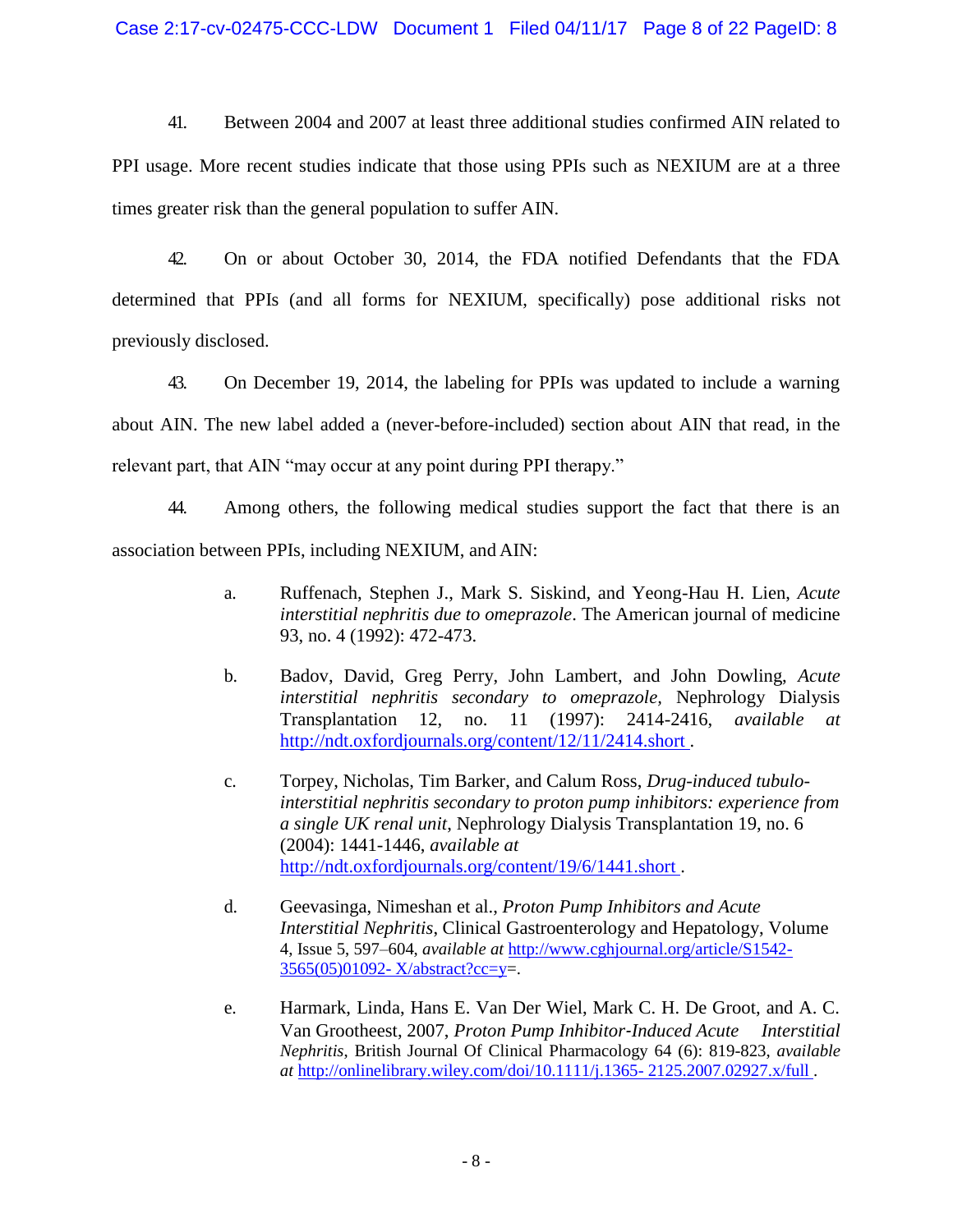f. K. Sampathkumar, A. Abraham. 2013, *Acute Interstitial Nephritis Due To Proton Pump Inhibitors*, Indian Journal Of Nephrology 23 (4): 304, *available at* [https://www.ncbi.nlm.](http://www.ncbi.nlm.nih.gov/pmc/articles/PMC3741979/)n[ih.gov/pmc/articles/PMC3741979/.](http://www.ncbi.nlm.nih.gov/pmc/articles/PMC3741979/)

45. Even the current warning of AIN is far from complete, lacking the necessary force to give patients and treaters the proper information needed to make an informed decision about whether to start a drug regimen with such potential dire consequences.

46. If left untreated, AIN can lead to Chronic Kidney Disease (CKD) and kidney failure.

#### *Chronic Kidney Disease (CKD) Dangers Associated with PPIs*

47. CKD is the gradual loss of kidney function. Kidneys filter wastes and excess fluids from the blood, which are then excreted. When chronic kidney disease reaches an advanced stage, dangerous levels of fluid, electrolytes and wastes can build up in the body.

48. In the early stages of CKD, patients may have few signs or symptoms. CKD may not become apparent until kidney function is significantly impaired.

49. Treatment for CKD focuses on slowing the progression of the kidney damage, usually by attempting to control the underlying cause. CKD can progress to end-stage kidney failure, which is fatal without artificial filtering, dialysis or a kidney transplant. Early treatmentis often key to avoidingthe most negative outcomes.

50. CKD is associated with a substantially increased risk of death and cardiovascular events.

51. Studies have shown the *long term* use of PPIs was independently associated with a 20% to 50% higher risk of CKD, after adjusting for several potential confounding variables, including demographics, socioeconomic status, clinical measurements, prevalent comorbidities, and concomitant use of medications.

- 9 -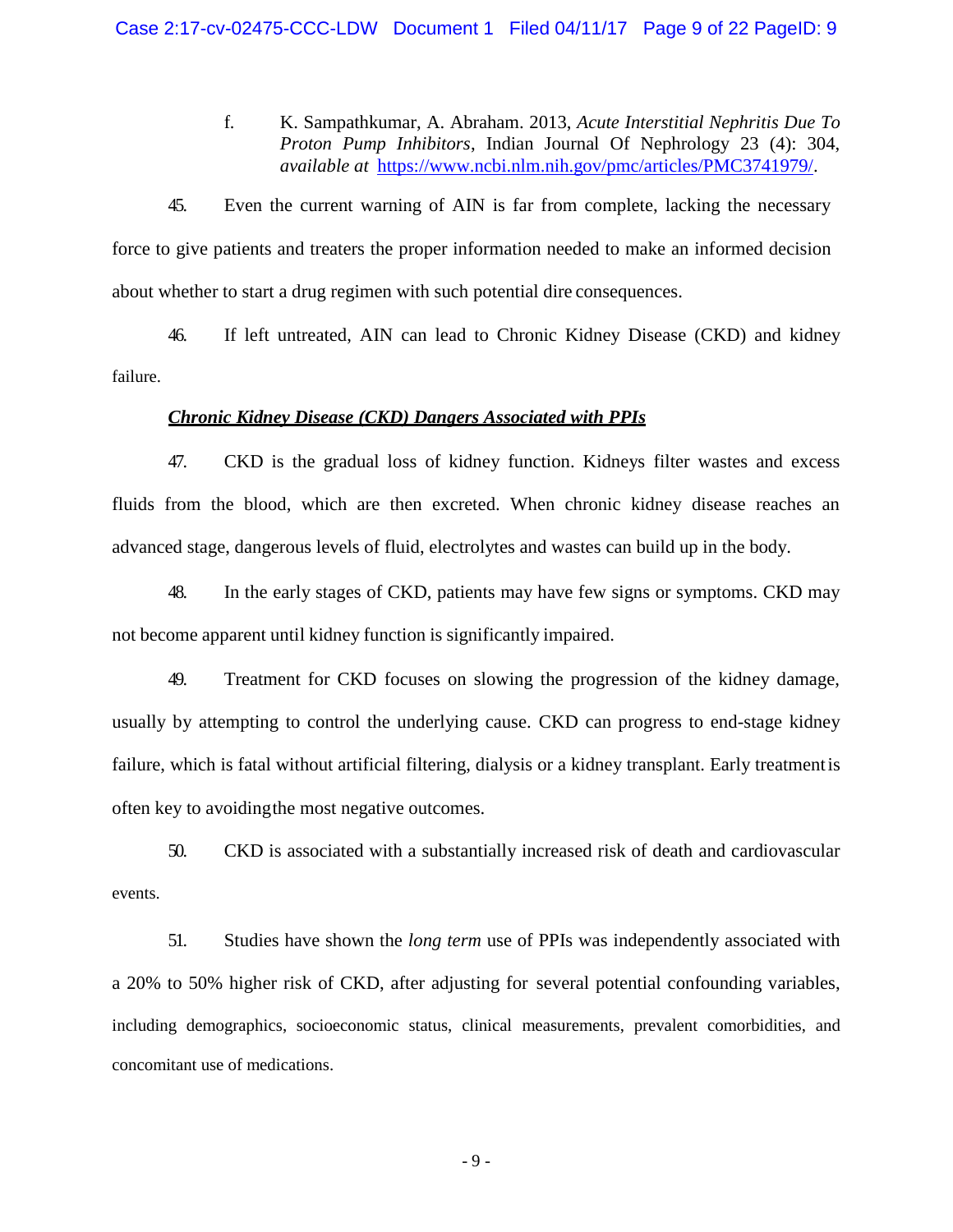52. In at least one study, the use of PPIs for *any period of time* was shown to increase

the risk of CKD by 10%.

53. As a whole, patients with renal disease are nearly twice as likely to have been

exposed to PPIs compared to those without renal disease.

54. Among others, the following medical studies support the fact that there is an

association between PPIs, including NEXIUM, and CKD:

- a. Brewster, U. C., and M. A. Perazella, *Proton pump inhibitors and the kidney: critical*, Clinical Nephrology 68, no. 2 (2007): 65-72, *available at*  [https://www.researchgate.net/profile/](http://www.researchgate.net/profile/MarkPerazella/publication/6117052)Mar[kPerazella/publication/6117052](http://www.researchgate.net/profile/MarkPerazella/publication/6117052) Proton pump inhibitors and the kidney Critical review/links/5540b3b 40cf2b7904369ac54.pdf .
- b. Tony Antoniou, David N. Juurlink. 2015, *Proton Pump Inhibitors And The Risk Of Acute Kidney Injury In Older Patients: A Population-Based Cohort Study*, CMAJ Open 3 (2): E166, *available at*  <https://www.ncbi.nlm.nih.gov/pmc/articles/PMC4571830/> (three times Greater Risk of AIN with PPI).
- c. Lazarus B, Chen Y, Wilson FP, et al., *Proton Pump Inhibitor Use and the Risk of Chronic Kidney Disease*., JAMA Intern Med. 2016;176(2):. doi:10.1001/jamainternmed.2015.7193, *available at*  https://archinte.jamanetwork.com/article.aspx?articleid=2481157&version =meter+at+null&module=meter-Links&pgtype=Blogs&contentId=&mediaId=%25%25ADID%25%25&re ferrer=&priority=true&action=click&contentCollection=meter-links-click (20-50% increased risk of Chronic Kidney Disease).
- 55. Currently, NEXIUM lacks any warning of CKD.

# *Acute Kidney Injury (AKI) Dangers Associated with PPIs*

56. Studies indicate that those using PPIs such as NEXIUM are at greater than a 2.5 times greater risk than the general population to suffer AKI. The AKIs occurred with 120 days of the patients staring the PPIs.

57. Studies also indicated that those who develop AIN are at significant risk of AKI even though they may not be an obvious case of kidneydysfunction.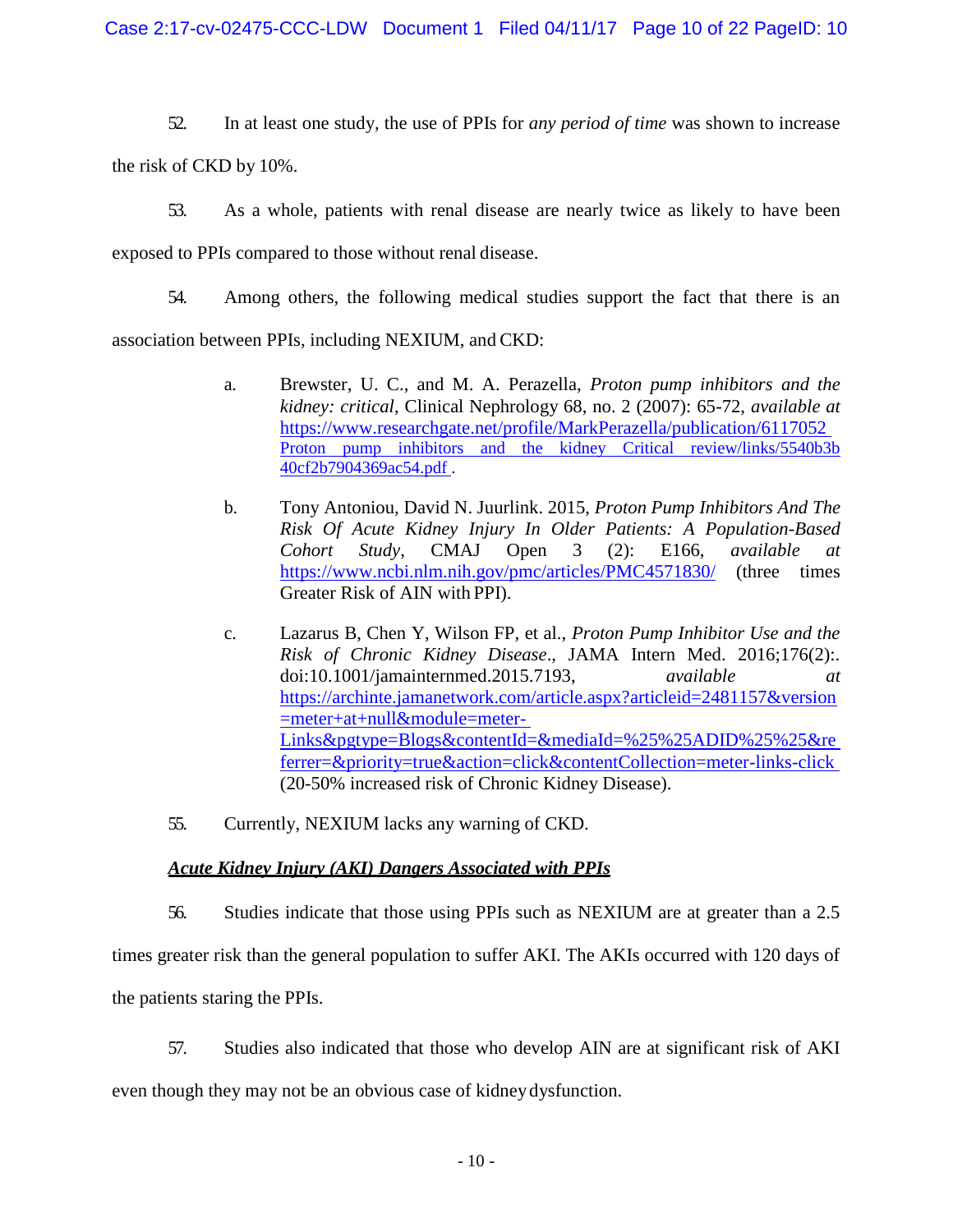58. Among others, the following medical studies support the fact that there is an

association between PPIs, including NEXIUM, and AKI:

- a. Brewster, U. C., and M. A. Perazella, *Proton pump inhibitors and the kidney: critical*, Clinical Nephrology 68, no. 2 (2007): 65-72, *available at*  [https://www.researchgate.net/profile/Mark\\_Perazella/publication/6117052](http://www.researchgate.net/profile/Mark_Perazella/publication/6117052) \_Proton\_pump\_inhibitors\_and\_the\_kidney\_Critical\_review/links/5540b3b 40cf2b7904369ac54.pdf .
- b. Klepser, Donald, Dean Collier, and Gary Cochran. 2013, *Proton Pump Inhibitors and Acute Kidney Injury: A Nested Case–Control Study*, BMC Nephrology 14 (1): 1, *available at* [http://bmcnephrol.biomedcentral.com/](http://bmcnephrol.biomedcentral.com/articles/10.1186/1471-2369-14-150.) [articles/10.1186/1471-2369-14-150.](http://bmcnephrol.biomedcentral.com/articles/10.1186/1471-2369-14-150.)
- c. Tony Antoniou, David N. Juurlink. 2015, *Proton Pump Inhibitors And The Risk Of Acute Kidney Injury In Older Patients: A Population-Based Cohort Study*, CMAJ Open 3 (2): E166, *available at*  [https://www.ncbi.nlm.nih.gov/pmc/articles/PMC4571830/ \(](http://www.ncbi.nlm.nih.gov/pmc/articles/PMC4571830/)three times Greater Risk of AIN with PPI).
- d. Yen-Chun Peng, Chia-Hung Kao. 2016, *Association Between The Use Of Proton Pump Inhibitors And The Risk Of ESRD In Renal Diseases: A Population-Based, Case-Control Study*, Medicine 95 (15), *available at*  [https://www.ncbi.nlm.nih.gov/pmc/articles/PMC4839840/.](http://www.ncbi.nlm.nih.gov/pmc/articles/PMC4839840/)
- 59. Currently, NEXIUM lacks any warning of AKI.

# *Safer Alternatives*

60. Despite the fact that NEXIUM and other PPIs lead to an increased risk of the

numerous injuries outlined herein, numerous safer alternatives are available.

- 61. Such safer alternative treatments include but are not limited to:
	- a. the use of over-the-counter calcium carbonate remedies tablets that have been available since the 1930s, such as Maalox and Tums, and/or
	- b. the use of histamine H2-receptor antagonists (also known as H2 blockers) that were developed in the late 1960s. H2 blockers act to prevent the production of stomach acid, and work more quickly than PPIs. Examples of H2 blockers are Zantac, Pepcid, and Tagamet.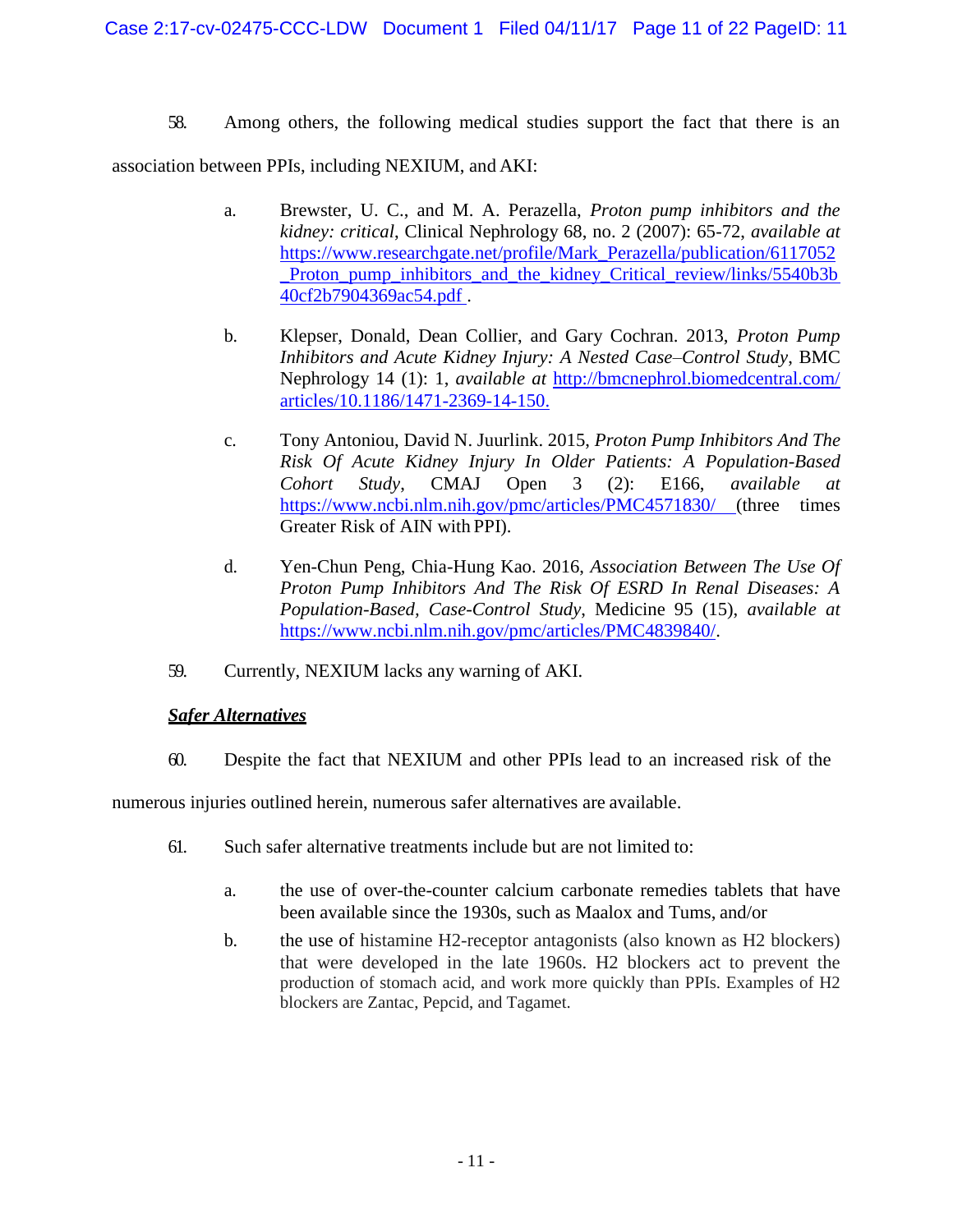62. Even though these safer alternatives at all relevant times existed, the sale of PPIs such as NEXIUM skyrocketed as the same time that the safer alternatives, namely the H2 blockers, plummeted.

63. This is true despite the fact that higher kidney injury risks are specific to PPI medications. The use of H2 receptor antagonists, which are prescribed for the same indication as PPIs, is not associated with such renal injuries.

### **Allegations Common to All Causes of Action**

64. Defendants knew or should have known about the correlation between the use of NEXIUM and the significantly increased risk of AIN, CKD, AKI, and renal impairment. Yet Defendants failed to adequately warn against these negative effects and risks associated with NEXIUM.

65. In omitting, concealing, and inadequately providing critical safety information regarding the use of NEXIUM to Plaintiff and Plaintiff's doctors in order to induce its purchase, prescription and use, Defendants engaged in and continue to engage in conduct likely to mislead consumers including Plaintiff and Plaintiff's doctors. This conduct is fraudulent, unfair, and unlawful.

66. Despite clear knowledge that NEXIUM causes a significantly increased risk of AIN, CKD, AKI, and renal impairment, Defendants continue to market and sell NEXIUM without adequately warning consumers or healthcare providers of these significantrisks.

## **Plaintiff's Use of NEXIUM and Resulting Harm**

67. Plaintiff DAVID FOSTER is and was at all times alleged herein a citizen of the State of New Jersey.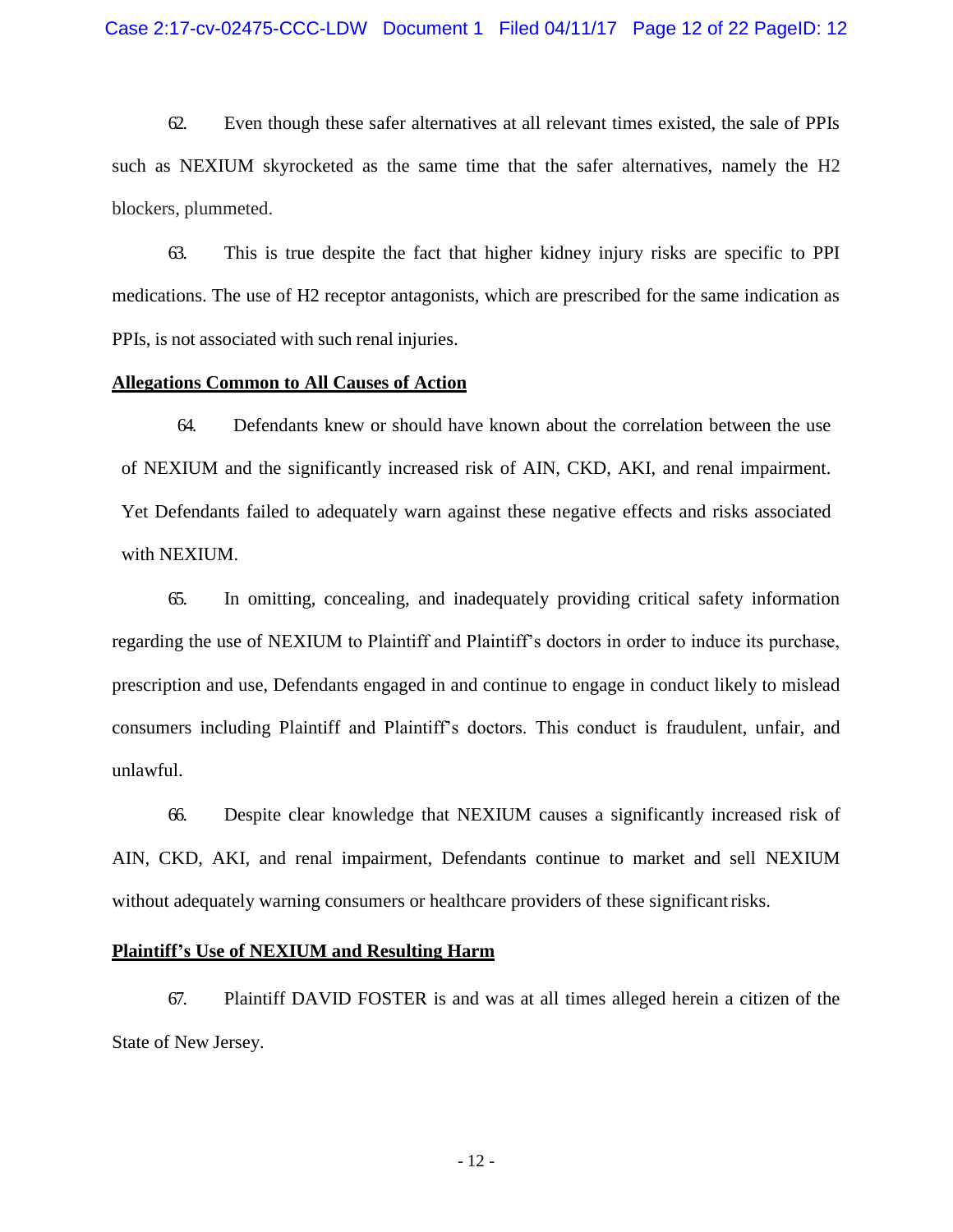Case 2:17-cv-02475-CCC-LDW Document 1 Filed 04/11/17 Page 13 of 22 PageID: 13

68. Plaintiff DAVID FOSTER began taking NEXIUM in 2008 and ingested NEXIUM as prescribed by his doctor.

69. Plaintiff DAVID FOSTER read and followed the directions regarding the use of NEXIUM and would not have used NEXIUM had he been properly appraised of the risks associated with the use of NEXIUM.

70. Plaintiff DAVID FOSTER suffered chronic kidney disease in 2009 with subsequent acute kidney failure episodes while taking NEXIUM as prescribed.

## **TOLLING OF THE STATUTE OF LIMITATIONS**

71. Defendants, at all relevant times, knew or should have known of the problems and defects with NEXIUM products, and the falsity and misleading nature of Defendants' statements, representations and warranties with respect to NEXIUM products. Defendants concealed and failed to notify Plaintiff and the public of such defects.

72. Any applicable statute of limitation has therefore been tolled by Defendants' knowledge, active concealment and denial of the facts alleged herein, which behavior is ongoing.

# **COUNT I PRODUCT LIABILITY ACT — DEFECTIVE DESIGN (N.J.S.A. 2A:58C-1,** *et seq.***)**

73. Plaintiff restates the allegations set forth above as if fully rewrittenherein.

74. NEXIUM is defective in its design or formulation in that it is not reasonably fit, suitable, or safe for its intended purpose and/or its foreseeable risks exceed the benefits associated with its design and formulation.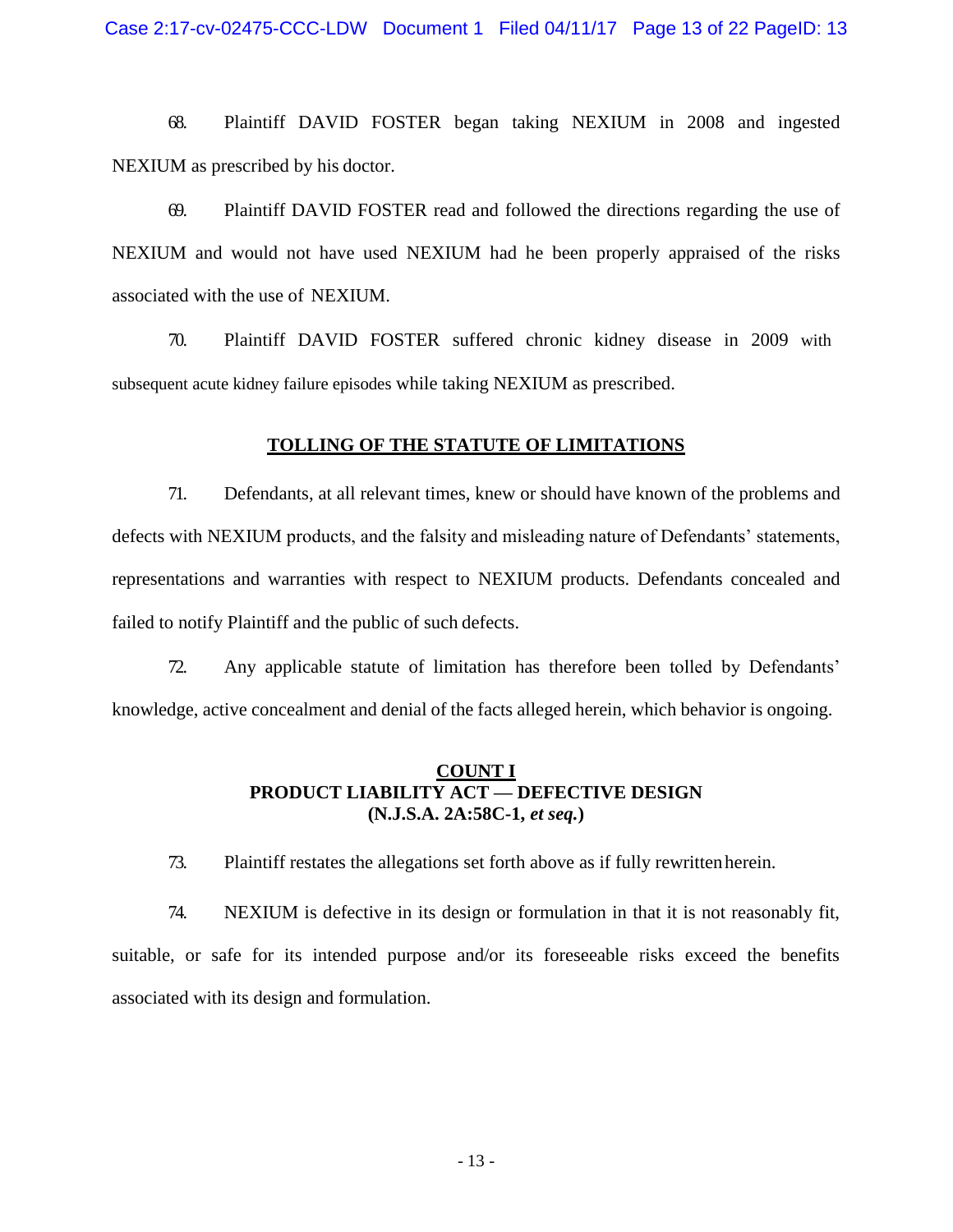75. At all times material to this action, NEXIUM was expected to reach, and did reach, consumers in Plaintiff's home state and throughout the United States, including receipt by Plaintiff, without substantial change in the condition in which it was sold.

76. At all times material to this action, NEXIUM was designed, developed, manufactured, tested, packaged, promoted, marketed, distributed, labeled, and/or sold by Defendants in a defective and unreasonably dangerous condition when it was placed in the stream of commerce in ways which include, but are not limited to, one or more of the following:

- a. When placed in the stream of commerce, NEXIUM contained unreasonably dangerous design defects and was not reasonably safe as intended to be used, subjecting Plaintiff to risks that exceeded the benefits of the subject product, including, but not limited to, permanent personal injuries including, but not limited to, developing CKD and other serious injuries and side effects;
- b. When placed in the stream of commerce, NEXIUM was defective in design and formulation, making the use of NEXIUM more dangerous than an ordinary consumer would expect, and more dangerous than other risks associated with the other medications and similar drugs on the market to treat GERD and other stomach-acid-related ailments;
- c. The design defects of NEXIUM existed before it left the control of Defendants;
- d. NEXIUM was insufficiently and inadequately tested;
- e. NEXIUM caused harmful side effects that outweighed any potential utility; and
- f. NEXIUM was not accompanied by adequate instructions and/or warnings to fully apprise consumers, including Plaintiff, of the full nature and extent of the risks and side effects associated with its use, thereby rendering Defendants liable to Plaintiff.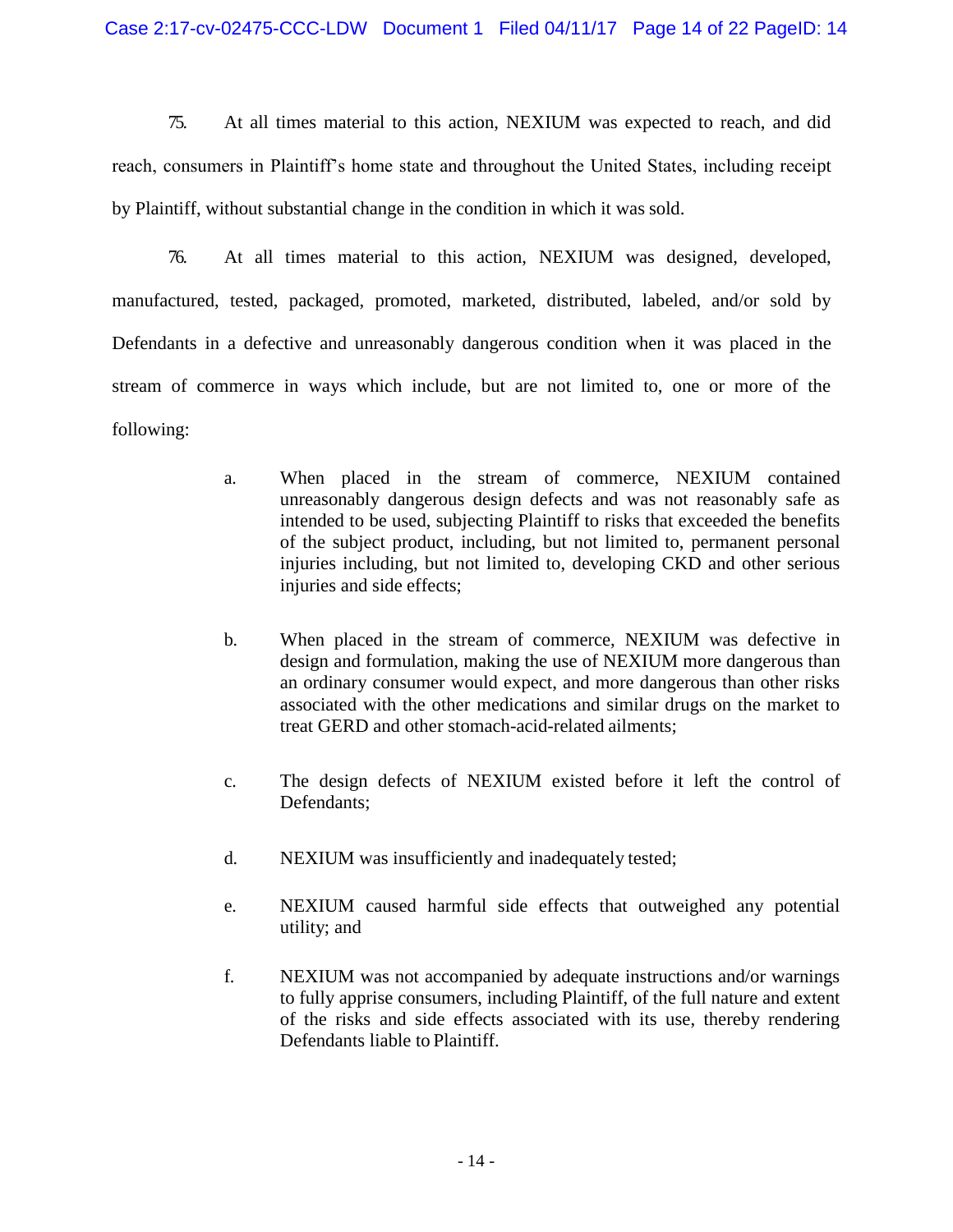77. In addition, at the time the subject product left the control of Defendants, there were practical and feasible alternative designs that would have prevented and/or significantly reduced the risk of Plaintiff's injuries without impairing the reasonably anticipated or intended function of the product. These safer alternative designs were economically and technologically feasible – indeed they were already on the market – and would have prevented or significantly reduced the risk of Plaintiff's injuries without substantially impairing the product's utility.

WHEREFORE, Plaintiff respectfully requests that this Court enter judgment in Plaintiff's favor for compensatory and punitive damages, together with interest, costs herein incurred, attorneys' fees, and all such other and further relief as this Court deems just and proper. Plaintiff also demands that the issues contained herein be tried by a jury.

# **COUNT II PRODUCT LIABILITY ACT — FAILURE TO WARN (N.J.S.A. 2A:58C-1,** *et seq.***)**

78. Plaintiff restates the allegations set forth above as if fully rewrittenherein.

79. NEXIUM was defective and unreasonably dangerous when it left the possession of Defendants in that it contained warnings insufficient to alert consumers, including Plaintiff, of the dangerous risks and reactions associated with the subject product, including but not limited to its propensity to permanent physical injuries including, but not limited to, developing CKD and other serious injuries, side effects, and death; notwithstanding Defendants' knowledge of an increased risk of these injuries and side effects over other forms of treatment for GERD and other stomach-acid-related ailments. Thus, the subject product was unreasonably dangerous because an adequate warning was not provided as required pursuant to N.J.S.A. 2A:58C-1, *et seq.*

80. The subject product manufactured and supplied by Defendants was defective due to inadequate post-marketing warnings or instructions because, after Defendants knew or should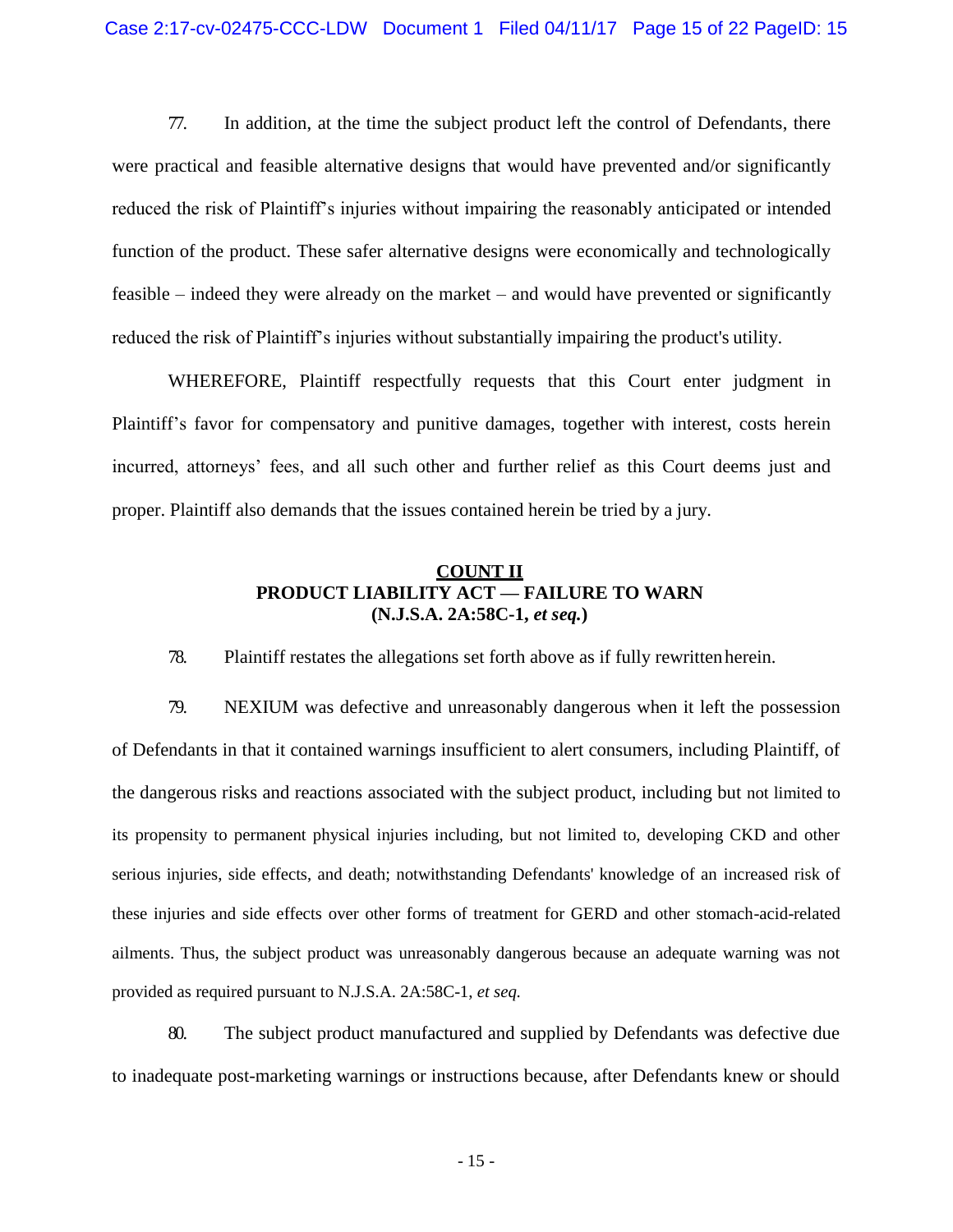#### Case 2:17-cv-02475-CCC-LDW Document 1 Filed 04/11/17 Page 16 of 22 PageID: 16

have known of the risk of serious bodily harm from the use of the subject product, Defendants failed to provide an adequate warning to consumers and/or their health care providers of the defects of the product, and/or alternatively failed to conform to federal and/or state requirements for labeling, warnings and instructions, or recall, while knowing that the product could cause serious injury and/or death.

81. Plaintiff was prescribed and used the subject product for its intended purpose.

82. Plaintiff could not have discovered any defect in the subject product through the exercise of reasonable care.

83. Defendants, as manufacturers and/or distributors of the subject prescription product, are held to the level of knowledge of an expert in the field.

84. Defendants, the manufacturers and/or distributors of the subject prescription product, are held to a level of knowledge of an expert in the field as the Reference Listed Drug Company and the New Drug Application Holder.

85. The warnings that were given by Defendants were not accurate, clear, and/or were ambiguous.

86. The warnings that were given by Defendants failed to properly warn physicians of the increased risks of permanent physical injuries including, but not limited to: Acute Interstitial Nephritis (AIN), Chronic Kidney Disease (CKD), Renal/Kidney Failure, Acute Kidney Injury (AKI), and Clostridium difficile.

87. Plaintiff, individually and through his prescribing physician, reasonably relied upon the skill, superior knowledge, and judgment of Defendants

88. Defendants had a continuing duty to warn Plaintiff of the dangers associated with NEXIUM.

- 16 -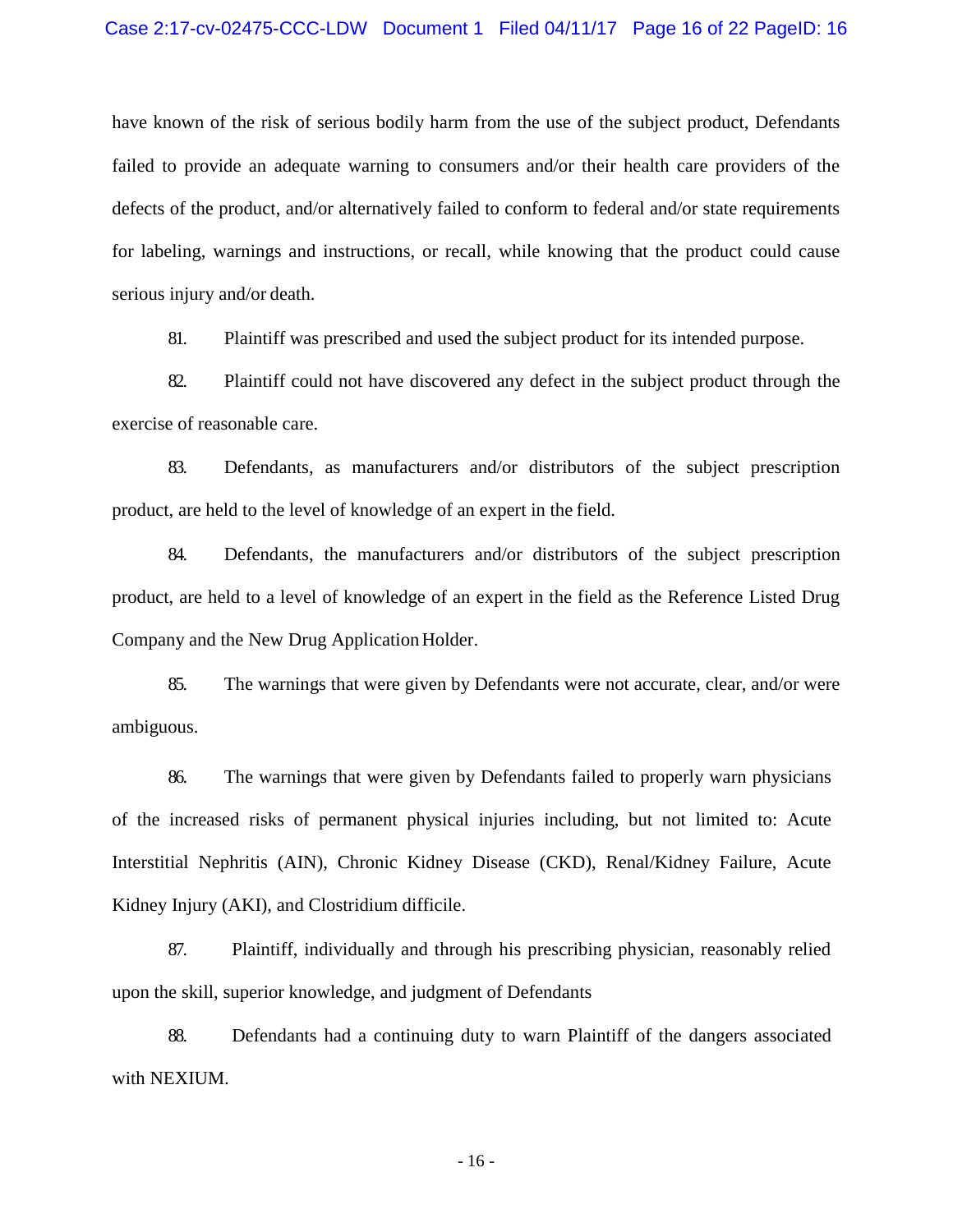89. Had Plaintiff received adequate warnings regarding the risks of NEXIUM, he would not have used it and/or chosen a different course of treatment.

WHEREFORE, Plaintiff respectfully requests that this Court enter judgment in Plaintiff's favor for compensatory and punitive damages, together with interest, costs herein incurred, attorneys' fees, and all such other and further relief as this Court deems just and proper. Plaintiff also demands that the issues contained herein be tried by a jury.

# **COUNT III BREACH OF EXPRESS WARRANTY**

90. Plaintiff restates the allegations set forth above as if fully rewrittenherein.

91. Defendants expressly represented to Plaintiff, other consumers, and the medical community that NEXIUM was safe and fit for its intended purposes, was of merchantable quality, did not produce any dangerous side effects, and had been adequately tested.

92. NEXIUM does not conform to Defendants' express representations because it is not safe, has numerous and serious side effects, and causes severe and permanent injuries, including, but not limited to, developing CKD and other serious injuries and side effects.

93. At the time of the making of the express warranties, Defendants knew, or in the exercise of reasonable care should have known, of the purpose for which the subject product was to be used and warranted the same to be, in all respects, fit, safe, and effective and proper for such purpose. The subject product was unreasonably dangerous because it failed to conform to an express warranty of Defendants.

94. At the time of the making of the express warranties, Defendants knew or should have known that, in fact, said representations and warranties were false, misleading, and untrue in that the subject product was not safe and fit for its intended use and, in fact, produces serious injuries to the user.

- 17 -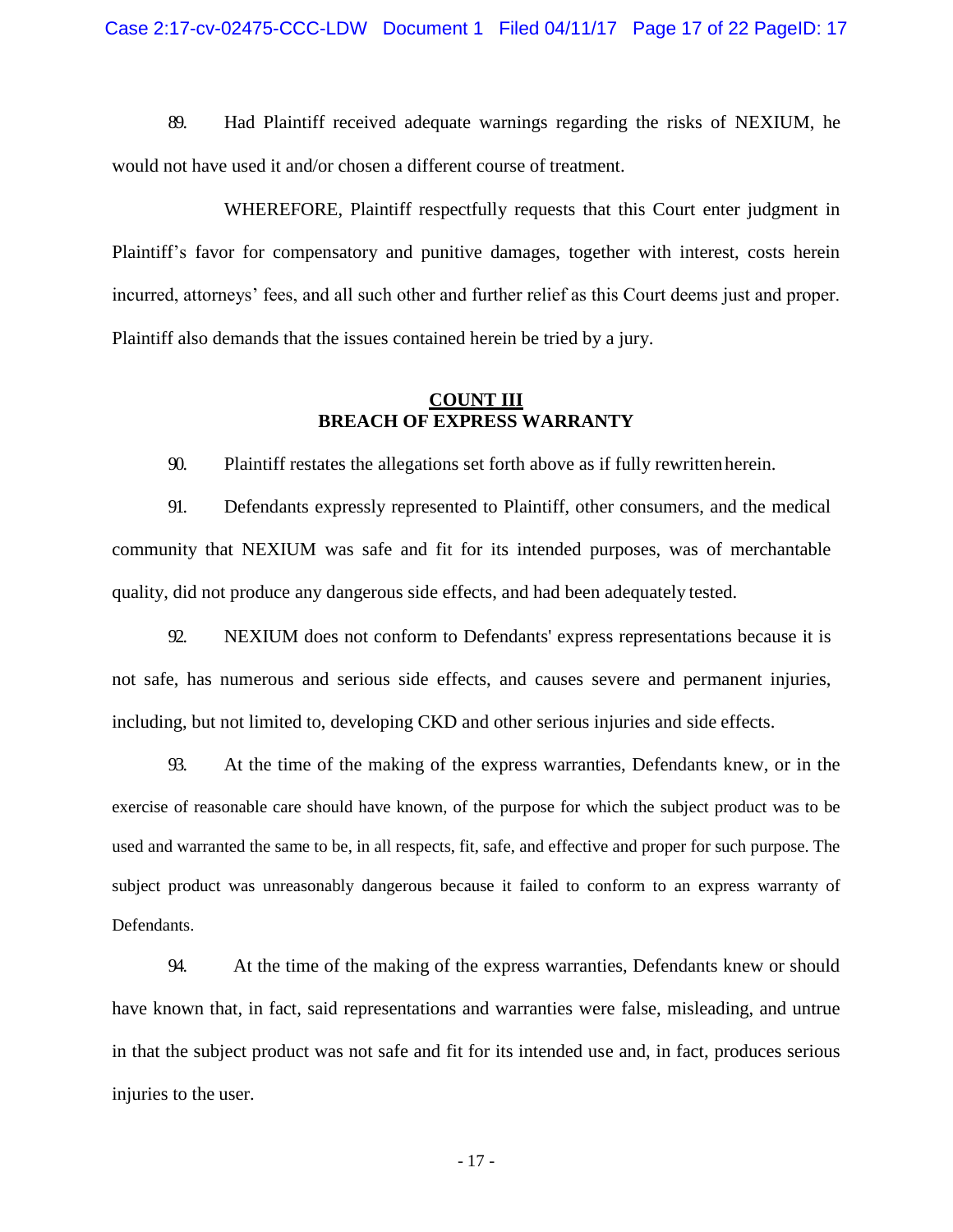95. At all relevant times NEXIUM did not perform as safely as an ordinary consumer would expect, when used as intended or in a reasonably foreseeable manner.

96. Plaintiff, other consumers, and the medical community relied upon Defendants' express warranties.

WHEREFORE, Plaintiff respectfully requests that this Court enter judgment in Plaintiff's favor for compensatory and punitive damages, together with interest, costs herein incurred, attorneys' fees, and all such other and further relief as this Court deems just and proper. Plaintiff also demands that the issues contained herein be tried by a jury.

# **COUNT IV PUNITIVE DAMAGES ALLEGATIONS (N.J.S.A. 2A:58C-5c)**

97. Plaintiff restates the allegations set forth above as if fully rewrittenherein.

98. Despite the holding of *McDarby v. Merck & Co*., 949 A.2d 223 (N.J. Super. Ct. App. Div. 2008), numerous courts around the country, and in this District specifically, have found that punitive damages are appropriate under N.J. Stat. Ann. § 2A:58C-5c subsequent to *Wyeth v. Levine*, 555 U.S. 555 (2009). *See, e.g., Sullivan v. Novartis Pharms. Corp.,* 602 F. Supp. 2d 527, 534 n.8 (D.N.J. 2009) ("The vitality of *McDarby* was subsequently cast into some doubt by the Supreme Court's decision in *Wyeth.*").

99. The wrongs done by Defendants were aggravated by malice, fraud, and grossly negligent disregard for the rights of others, the public, and Plaintiff, in that Defendants' conduct was specifically intended to cause substantial injury to Plaintiff. When viewed objectively from Defendants' standpoint at the time of the conduct, considering the probability and magnitude of the potential harm to others, Defendants' conduct involved an extreme degree of risk. Defendants were actually, subjectively aware of the risk involved, but nevertheless proceeded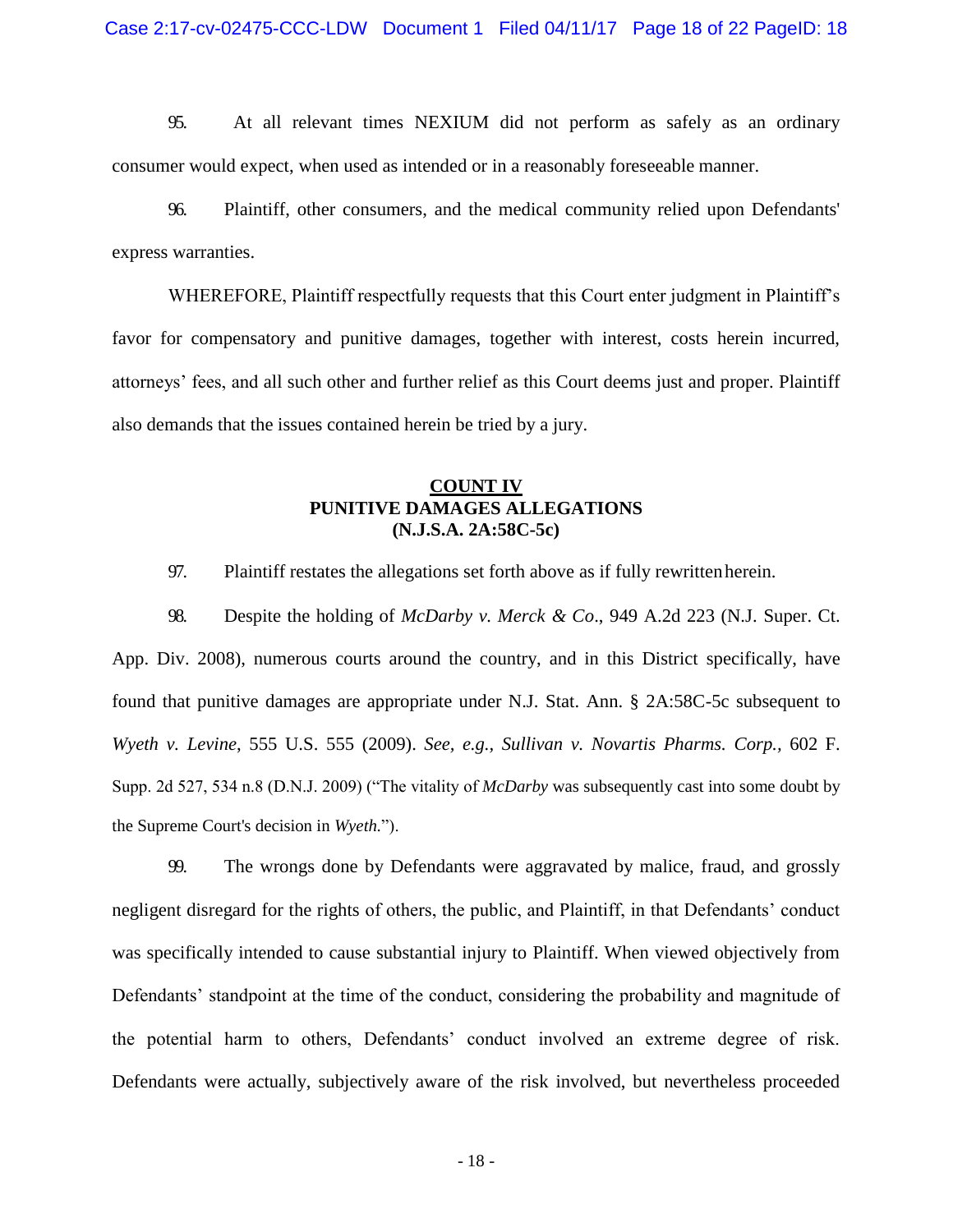#### Case 2:17-cv-02475-CCC-LDW Document 1 Filed 04/11/17 Page 19 of 22 PageID: 19

with complete indifference to or a conscious disregard for to the rights, safety, or welfare of others. Moreover, Defendants made material representations that were false, with actual knowledge of or reckless disregard for their falsity, with the intent that the representations be acted on by Plaintiff and his healthcare providers.

100. Plaintiff relied on Defendants' representations and suffered injuries as a proximate result of this reliance.

101. Plaintiff therefore asserts claims for exemplary damages.

102. Plaintiff also alleges that the acts and omissions of Defendants, whether taken singularly or in combination with others, constitute gross negligence that proximately caused the injuries to Plaintiff.

103. Plaintiff is entitled to an award of punitive and exemplary damages based upon Defendants' intentional, willful, knowing, fraudulent, and malicious acts, omissions, and conduct, and Defendants' reckless disregard for the public safety and welfare. Defendants intentionally and fraudulently misrepresented facts and information to both the medical community and the general public, including Plaintiff, by making intentionally false and fraudulent misrepresentations about the safety of NEXIUM. Defendants intentionally concealed the true facts and information regarding the serious risks of harm associated with the ingestion of NEXIUM, and intentionally downplayed the type, nature, and extent of the adverse side effects of ingesting NEXIUM, despite their knowledge and awareness of these serious side effects and risks.

104. Defendants had knowledge of, and were in possession of evidence demonstrating that NEXIUM caused serious side effects. Notwithstanding Defendants' knowledge, Defendants continued to market the drug by providing false and misleading information with regard to the product's safety to regulatory agencies, the medical community, and consumers of NEXIUM.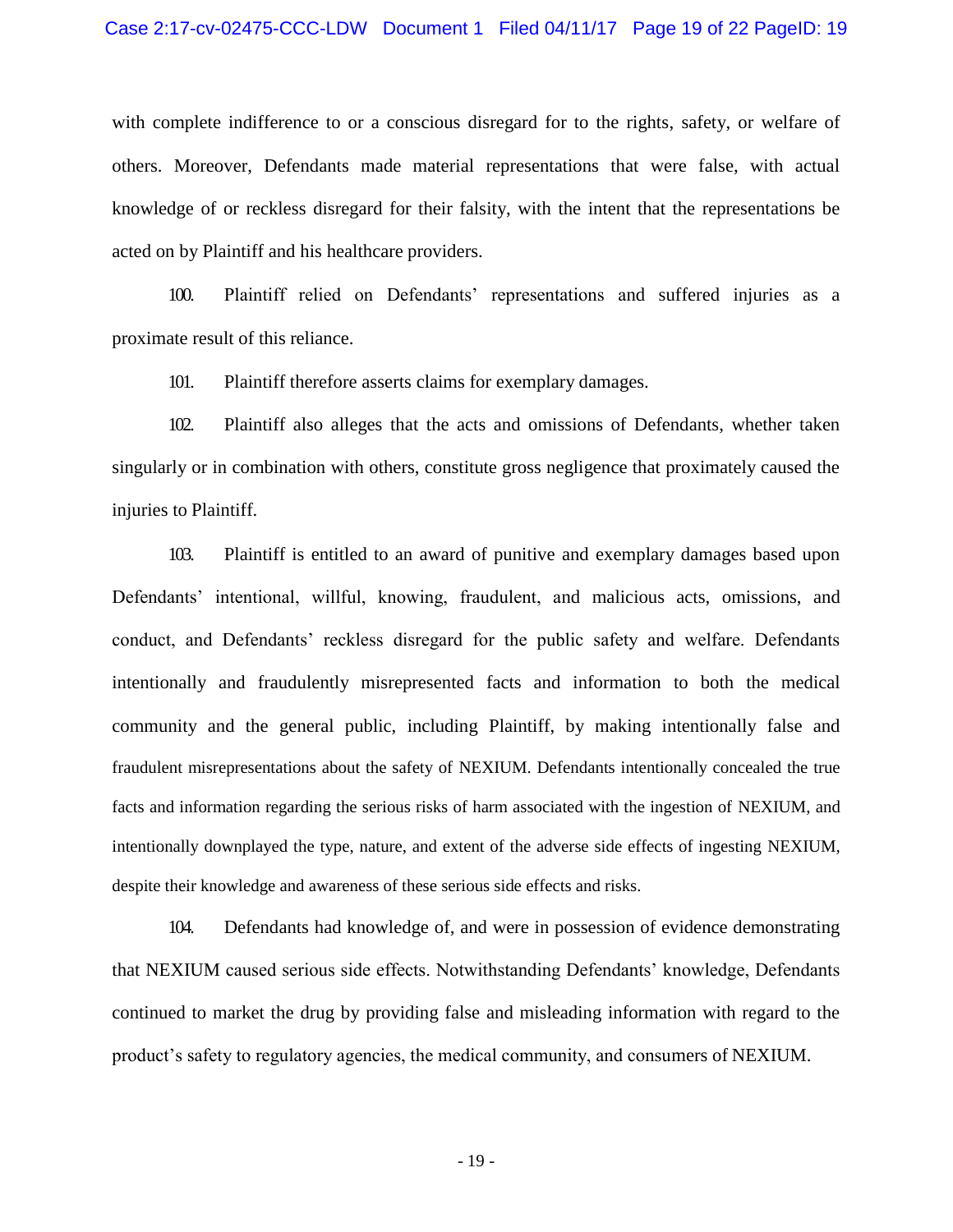#### Case 2:17-cv-02475-CCC-LDW Document 1 Filed 04/11/17 Page 20 of 22 PageID: 20

105. Although Defendants knew or recklessly disregarded the fact that NEXIUM causes debilitating and potentially lethal side effects, Defendants continued to market, promote, and distribute NEXIUM to consumers, including Plaintiff, without disclosing these side effects when there were safer alternatives available.

106. Defendants failed to provide adequate warnings that would have dissuaded health care professionals from prescribing NEXIUM and consumers from purchasing and ingesting NEXIUM, thus depriving both from weighing the true risks against the benefits of prescribing, purchasing, or consuming NEXIUM.

107. Defendants knew of NEXIUM's defective nature as set forth herein, but continued to design, manufacture, market, distribute, sell, and/or promote the drug to maximize sales and profits at the expense of the health and safety of the public, including Plaintiff, in a conscious, reckless, or negligent disregard of the foreseeable harm caused by NEXIUM.

108. Defendants' acts, conduct, and omissions were willful and malicious. Defendants committed these acts with knowing, conscious, and deliberate disregard for the rights, health, and safety of Plaintiff and other NEXIUM users and for the primary purpose of increasing Defendants' profits from the sale and distribution of NEXIUM. Defendants' outrageous and unconscionable conduct warrants an award of exemplary and punitive damages against Defendants in an amount appropriate to punish and make an example out of Defendants.

109. Prior to the manufacture, sale, and distribution of NEXIUM, Defendants knew that the drug was in a defective condition and knew that those who were prescribed the medication would experience and did experience severe physical, mental, and emotional injuries. Further, Defendants, through their officers, directors, managers, and agents, knew that the drug

- 20 -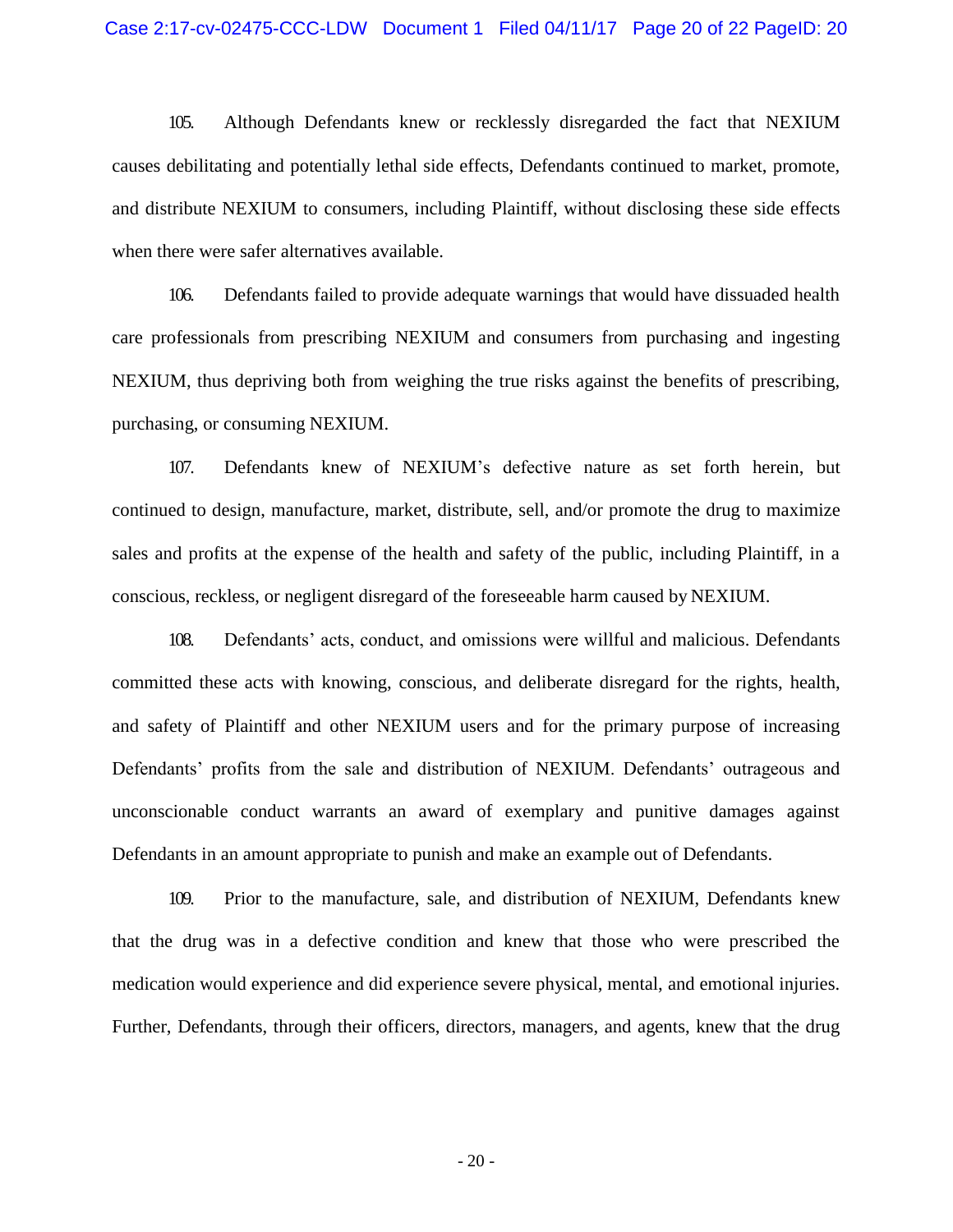#### Case 2:17-cv-02475-CCC-LDW Document 1 Filed 04/11/17 Page 21 of 22 PageID: 21

presented a substantial and unreasonable risk of harm to the public, including Plaintiff. As such, Defendants unreasonably subjected consumers of NEXIUM to risk of injury or death.

110. Despite their knowledge, Defendants, acting through their officers, directors and managing agents, for the purpose of enhancing Defendants' profits, knowingly and deliberately failed to remedy the known defects in NEXIUM and failed to adequately warn the public, including Plaintiff, of the extreme risk of injury occasioned by said defects. Defendants and their agents, officers, and directors intentionally proceeded with the manufacturing, sale, distribution, and marketing of NEXIUM knowing these actions would expose persons to serious danger in order to advance Defendants' pecuniary interest and monetary profits.

111. Defendants' conduct was committed with willful and conscious disregard for the safety of Plaintiff, entitling Plaintiff to exemplary damages.

WHEREFORE, Plaintiff respectfully requests that this Court enter judgment in Plaintiff's favor for compensatory and punitive damages, together with interest, costs herein incurred, attorneys' fees, and all such other and further relief as this Court deems just and proper. Plaintiff also demands that the issues contained herein be tried by a jury.

#### **RELIEF REQUESTED**

WHEREFORE, Plaintiff prays for judgment against all Defendants and award additional relief as follows:

1. Economic and non-economic damages, special damages and general damages, including pain and suffering, in an amount to be supported by the evidence at trial;

2. For compensatory damages for the acts complained of herein in an amount to be determined by a jury;

3. For disgorgement of profits for the acts complained of herein in an amount to be determined by a jury;

- 21 -